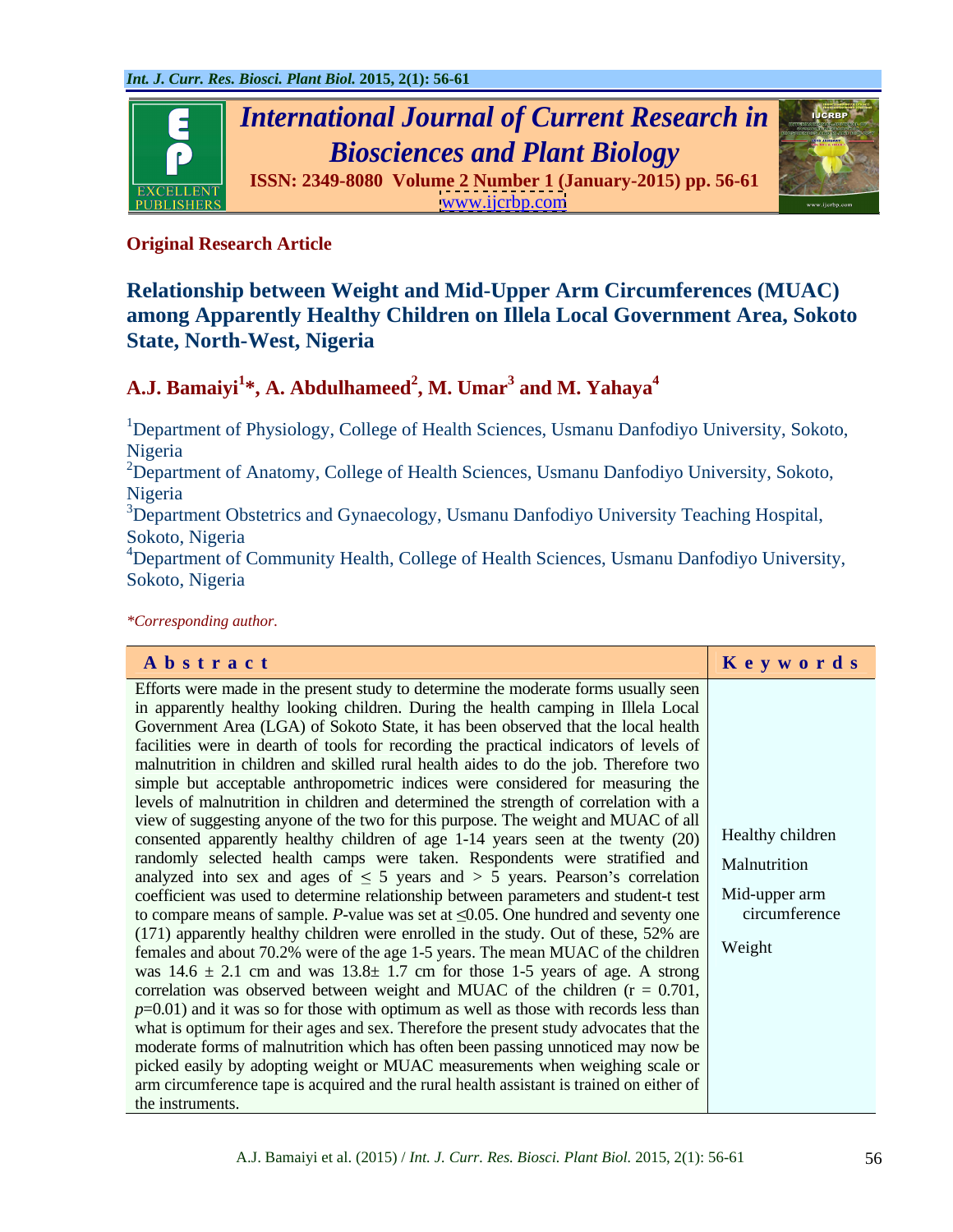## **Introduction**

personnel to get accurate records of the parameters become issues. Against this background the present study has been aimed to carry out simple, quick, inexpensive, available and acceptable procedures of measurement of weight and MUAC of apparently<br> **Background** healthy children and to assess the correlation between the parameters with a view to suggest anyone of the two (weight or MUAC), depending on the strength of correlation. It is hoped this could be used for rapid assessment of nutritional status of children whether in ordinary or in extreme situations as found among displaced populations, draught or Health Camp exercise which is a brain-child of the<br>famine If expected outcome is achieved it will UNICEF using National Polio Emergency famine. If expected outcome is achieved it will serve as a feasible option for measuring growth or recognizing quickly a malnourished child even while still moderate, acknowledged as a cause of more annual death of children (Connor and Manary, 2011) before a severe, less economic and more

Arm circumference has been reported to be strongly correlated with weight in non-pregnant women at a care meeting and reported in the World Health (2006) in Benin, South Nigeria found strong correlations among age, height, weight and arm circumference of children. Study design and population

From our literature search however, no similar It was an intermittent anthropometric assessment of as references has been widely acknowledged as a

The objectivity of simultaneous use of two or more guide but it has also been in the domain of practical indicators of the nutritional status for investigators that it may not adequately reflect the monitoring the normalcy or otherwise in growing normal growth of a child in the study environment children to be able to pick those that requires with its peculiar ethnic, genetic and socio-economic intervention is not debatable. In a typical rural differences (Ahmed and Ighogboja, 1995). Some settings of sub-saharan Africa however, there is disease conditions such as nephritic syndrome can dearth of tools for carrying out these indicators. And affect the records that can be obtained in also, where the tools are provided by the anthropometric measurements; therefore, in this Government or donor agencies the necessary skilled study only apparently healthy children were enrolled.

# **Materials and methods**

## **Background**

difficult intervention conditions arise. Kalmalo, and Rungumawa gatti) in Illela LGA, a memorandum from a USAID/WHO/PAHO/Mother Sokoto metropolis. The LGA has a total land size of Organization bulletin (WHO, 1991) and in children 14 yrs) is about 47.3% (70984/150133) of the LGA at New Territories, Hong Kong (Cattermole et al., population (NPC, 2011). Rice and corn is the most 2010 ). Bob-Manuel and Udoaka (2008) in Choba, a staple food of the people (Sokoto and Ibrahim, semi urban community in Portharcourt, South-South 2007). This, Bethany World Prayer Centre (1991) Nigeria also found a positive correlation between corroborated that grains are the most staple food in MUAC and height of children and Nwokoro et al. Sokoto but added that milk is also consumed fresh The findings are the product of the observations of the doctors who served as heads of the teams deployed to Illela LGA of Sokoto state for health camping. Data were collected during the pilot Health Camp exercise which is a brain-child of the UNICEF using National Polio Emergency Operation Centres as leverage to achieve the oral polio vaccination project in the state. The exercise was well advertised by effective local town announcers (*maishella*) lasted for about four (4) days and included five wards (Araba, Damba, Illela, part of eastern senatorial district of the state. The LGA form the border between the state and Niger Republic and it is situated about 84 km from the about 1316.156  $km^2$ . The population of children (0and meat is taken during ceremonies.

## **Study design and population**

finding has been reported in apparently healthy the weight and MUAC of apparently healthy children in Sokoto, North-west Nigeria. Besides, children in the age bracket 1-14 years. The children conventional charts developed and has hitherto been were seen at the various health camps spread over adapted to depict the course of normal growth used the 5 randomly selected wards in Illela LGA of Sokoto State.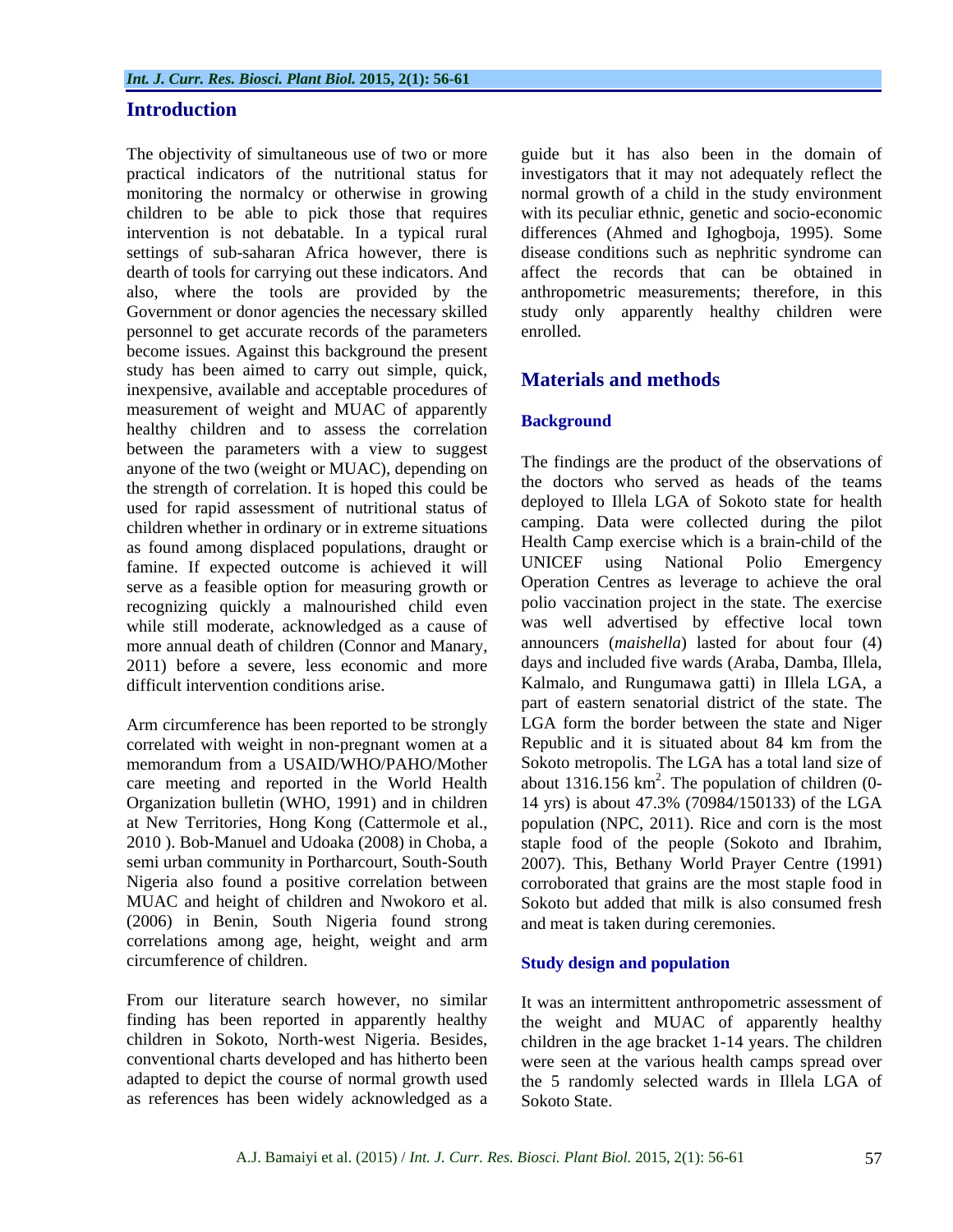## **Eligibility and sampling method Fig. 1: A child being weighed.**

Every child within the age group 1-14 years who turned-up at any of the 20 (4 per ward) Health Camps on the day stipulated for each camp was enrolled in the study, after obtaining the consent from the parent/guardian or from the child.

Children outside the age bracket 1-14 years or with some chronic illnesses or presentations (following a series of questions by the medical doctor of the team) in keeping view of such were not on the list. Also, those with some form of prolonged medications were not recruited for the study. Visiting children or those who belong to a race alien to the environment were excluded. Married children even if less than 14 years and healthy were excluded from the studies. **Fig. 2: The mid-upper arm of a child being** 

## **Procedure protocol**

The following information was obtained for every eligible child enrolled for the study, in order: Name, Age (yrs), Sex, Name of settlement, Weight (kg) and MUAC.

*Weight:* Each child's weight (kg) was measured on bare feet and in pant or light clothing using a simple mechanical, portable weighing scale (Camry, China, ISO 9001:2008 certified by SGS, Model: BR 9012). The scales used were standardized each day (Southall et al., 2003) using a known weight. A knob at the rears was utilized at each measurement to ensure the pointer is at the zero point before each child's weight is taken. For the uncooperative children, a subtraction of the weight of an assisting parent from that of the child plus parent taken together was adopted to obtain their weight.

*MUAC*: Shakir's tape/strip was used throughout the study, based on conviction in the report of Ogunranti (1987) in Eastern Nigeria. The MUAC was taken to be the measurement obtained when the tape is applied around the upper arm at the mid point between the tips of the Olecranon and the Acromion processes of the same arm (Obidike, 2004) determined while placed akimbo, for reproducibility (Figs. 1, 2 and 3).



# **determined.**



**Fig. 3: The MUAC of a child being taken after examining the exact position.**

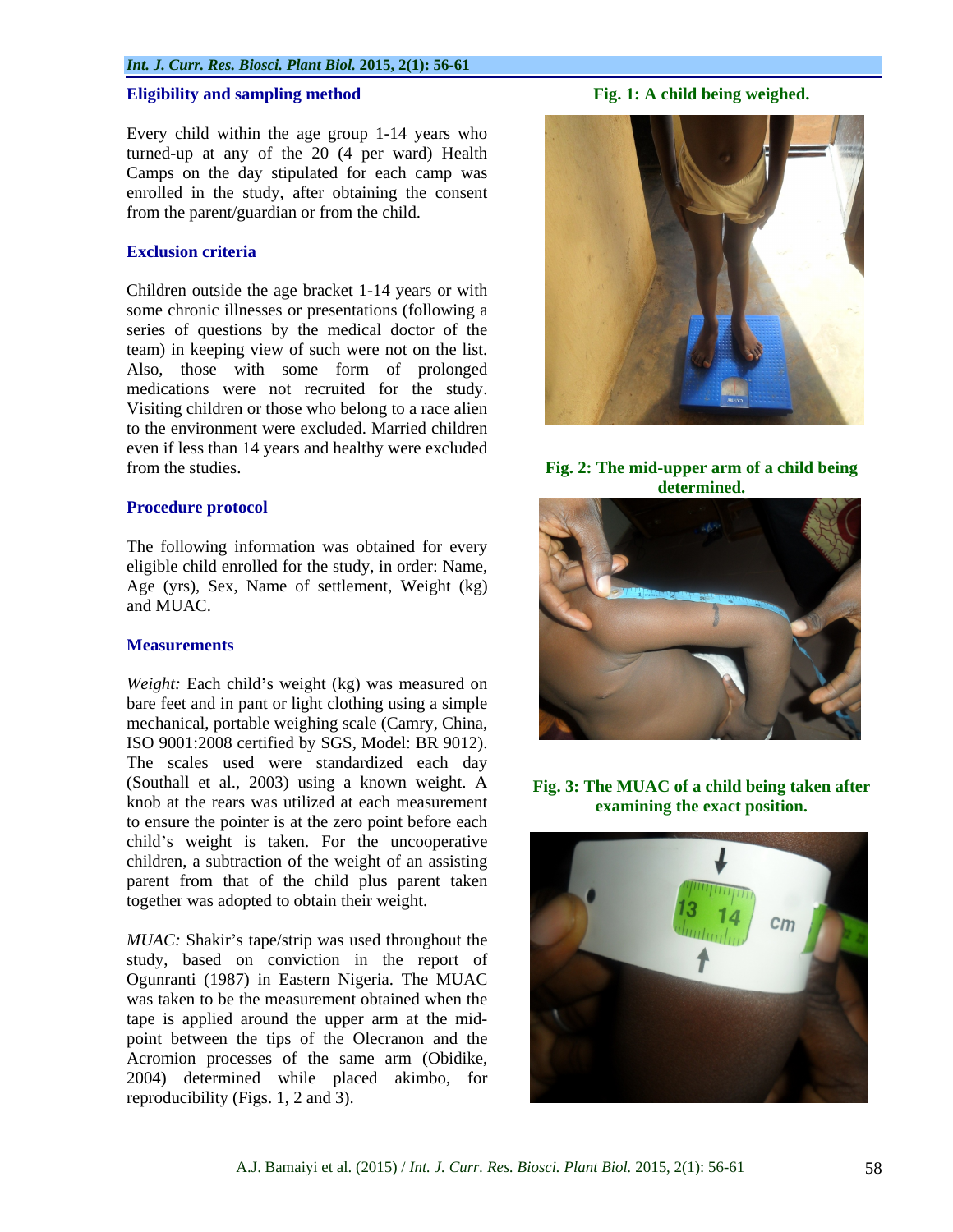### *Int. J. Curr. Res. Biosci. Plant Biol.* **2015, 2(1): 56-61**

package for social sciences (SPSS), version 20.0. Values were expressed as the mean  $\pm$  S.D. Data cm). Most of our subjects (70.2%, 120/171) were in were also presented using tables for frequency and percentage of variables. Students' t-Test was used to compare sample means and Pearson correlation coefficient was used to determine relationship between parameters. *P*-value was set at  $\leq 0.05$  for statistical significance.

The National Polio Eradication Operation | 1999, 1999, 1999, 1999, 1999, 1999, 1999, 1999, 1999, 199 Centre/UNICEF, Sokoto office's recommendation to was had to head the Health Camp teams. The written permission was obtained from the Chairman of the Illela LGA to document and report observations of the present study. The consent was obtained from all the children enrolled or from their

One hundred and seventy one (171) apparently healthy children were studied during the four (4) days Health Camp exercise. About 52% (89/171) of the children are females while the males constitute<br> $\frac{180}{120}$  (Fig. 4) The mass constant of 61.2.28 mass. **Discussion** 48% (Fig. 4). The mean age was  $4.61\pm3.28$  years with range 1-13 years. The weight ranges 5-40 kg with a mean of 14.54±7.45 kg. The mean weight for the female children was  $14.88 \pm 7.64$  kg which is a bit higher than the male children,  $14.04 \pm 7.22$  kg but not statistically significant ( $p = 0.997$ ).

# **Fig. 4: Distribution of the children into males**



**Statistical analysis** The mean MUAC for the children was 14.6 $\pm$ 2.1 cm Data were entered into and analyzed using statistical females was  $14.7 \pm 2.2$  cm which is slightly higher with range of 10.5-22.1 cm. The mean for the than that of their male counterparts of  $(14.4 \pm 0.2)$ the age range 1-5years, while only (29.8%, 51/171) belong to the age group greater than 5years (Table 1). The mean MUAC for those with ages in the range 1-5 years was  $13.8 \pm 1.7$ cm and  $16.3 \pm 2.0$ cm for those with ages greater than 5 years.

**Ethical clearance age groups with their associated frequencies and Table 1. Distribution of the children into major mean MUAC.**

guardian or parent. weight and MUAC of the children (r = 0.701, **Results** sub-group 1-5years who apparently falter in their sub-group 1-5years who apparently falter in their We have found a strong correlation between the  $p=0.01$ ). This was also our finding even among the growth  $(46.7\% \, 56/120)$  i.e. those with ages in the range 1-5 years had mean weight of  $9.14 \pm 3.05$  kg and with MUAC less than 13.5 cm ( $N = 56$ , mean = 12.36 $\pm$ 0.8 cm), (r = 0.484,  $p = 0.01$ ).

# **Discussion**

 $48\%$   $\left| \begin{array}{ccc} \text{the number of particles} & \text{the number of particles} \\ \text{the number of particles} & \text{the number of particles} \end{array} \right|$  $52\%$ **and females.**  $(p=0.209)$  and it is contrary with the findings of The results of the present showed a slightly higher preponderance of females with also a slightly higher mean weight  $(14.88\pm 6.4 \text{ kg})$  than their male counterparts (14.04  $\pm$ 7.22 kg), but not statistically significant  $(p= 0.300)$ . This was also the trend in the mean MUAC but it was not statistically significant Bob-Manuel and Udoaka (2008) in Choba, a semi urban settlement in South-South Nigeria where they found the MUAC of males were higher than the females but also not statistically significant. Amosu et al. (2011) found in south-west Nigeria that males have significantly higher lean body mass (LBM) than females. The rural/semi-urban Northwestern Nigerian preferential treatment for female children may explain this trend compared to the uniform treatment for both sexes in the southern part of the country.

males Our findings also showed most of our subjects females (70.2%) to belong to the most vulnerable group of children (under-five year) to Protein Energy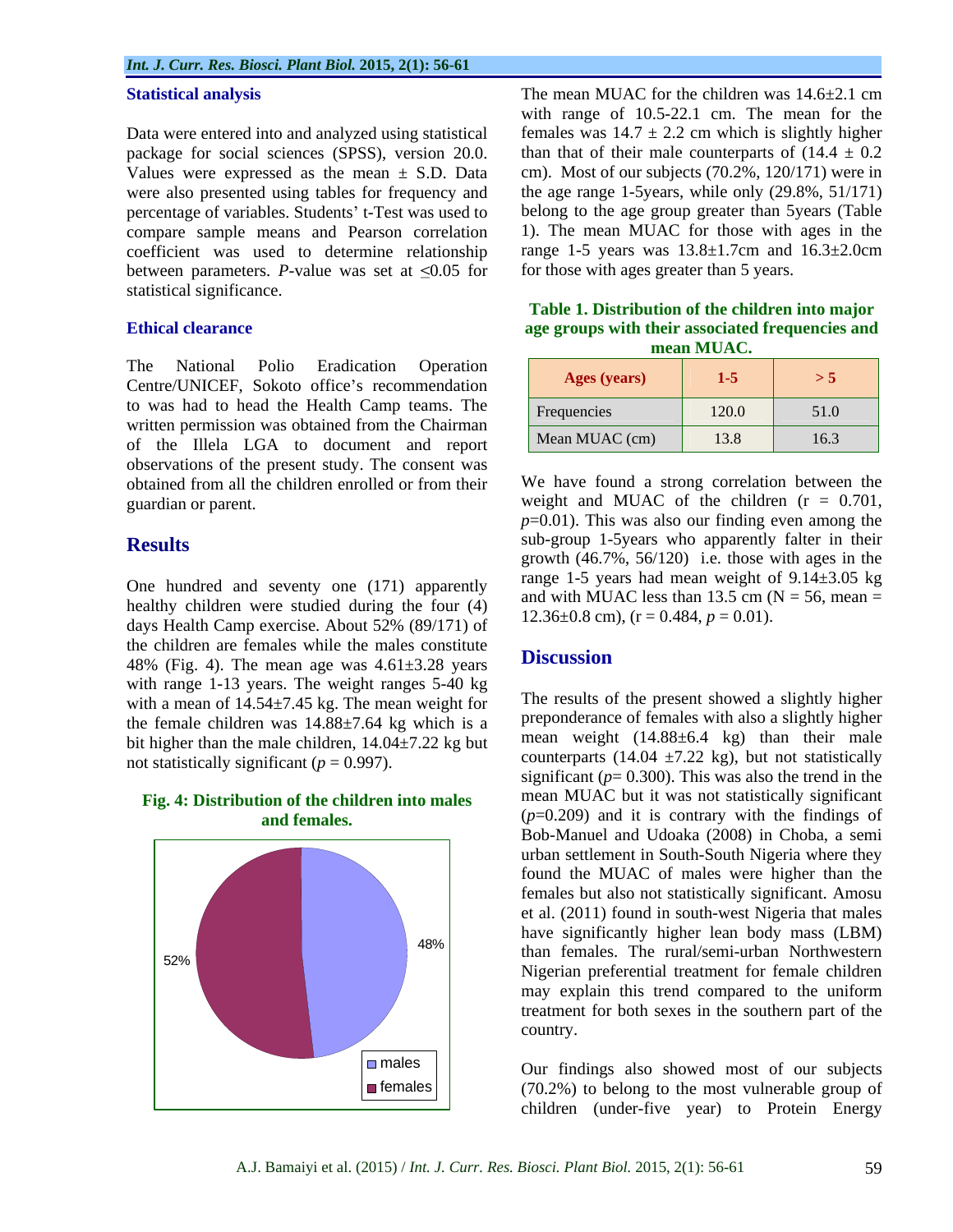malnutrition suggested by other authors such as Ahmed and Ighogboja (1995) and Obidike (2004). While our observations may not be unrelated to the fact that our subjects are not only apparently healthy children but has not been victims of any recent In conclusion, the weight and MUAC of healthy (2012) in a western Nigerian town found in their tandem with our finding of the percentage of under nutrition  $(46.7\%)$  compared to the 5.6% in the work Nigerian settlement where it is expected that there is better education, socio-economic conditions and It is recommended that health aids in low resource.

mean MUAC  $(r = 0.701, p = 0.01)$  in the present investigation and this affirmed the findings of earlier researchers such as Cattermole et al. (2010) Acknowledgements when in Hong Kong they determined which of age, height, foot-length or MUAC had the strongest relationship with weight in healthy children. The results also corroborated with that of the findings obtained by Connor and Manary (2011) in Toronto, Canada who reported after a retrospective analysis of children with moderate malnutrition suggested use of MUAC by village health aides to estimate weight, where the facility is a low resource type. The present study also found that the relationship between weight and MUAC gets stronger with increase in either or both of the parameters as shown and it is lower among the children that falter in their growth among the under-five  $(r = 0.484, p = 0.01)$ . Lapidus et al. (2009) however worked on under-five children in Niger Republic though among already malnourished children and found that MUAC does<br>not offer good option for prognosis. Deire at al. References not offer good option for prognosis. Dairo et al. (2012) also reported that MUAC was poorly sensitive to measuring under nutrition. Briend et al. (2012) in Tampere, a rural Senegal settlement had reported a finding that appeared incongruential to that by Lapidus and co-workers (2009) by preferring

Malnutrition/PEM (Kliegman et al., 2006). But our MUAC alone for assessing the risk of malnutrition under-five children showed a mean MUAC (13.8± among the under-five children. The results of 1.7cm) which is optimum for their age and slightly Briend and co-workers (2012) therefore in part above the 12.5 cm–13.5 cm cut-off for risk of corroborated our findings and could also form a basis of our study.

# **Conclusions and recommendations**

extreme conditions such as flood, draught or famine children strongly correlates in Illela LGA of Sokoto our value is below what Dairo and co-workers state and this is so even among those children who under-fives, mean MUAC of 15.47 cm. This is in strongly. It may therefore be correct to opine that of Dairo et al. (2012) in Ibadan, an urban western healthy children in the present study environment. fail to attain optimum values for their age, but less either of weight or MUAC alone will suffice to determine if a child is well-nourished or not, among

therefore better nutrition and growth, for the urban particularly rural facilities may only need to dwellers (Tunau et al., 2012). This is also consistent familiarize their selves with anyone of either weight with the 3.3% prevalence of children obesity in or MUAC. More work including statistical Sokoto by Ahmad et al. (2013). Amosu et al. (2011) (multiplication or division factors) is however found that 85.15% of children of low-income required to determine how the MUAC recorded, earners in south-west Nigerian were wasted. having found a strong relationship with it and A strong correlation exists between the weight and drugs, fluid or in choosing appropriate equipments It is recommended that health aids in low resource, weight will be adjusted to determine the dose of to use when managing children.

# **Acknowledgements**

Our profound appreciations go to the district head and village heads (*hakimai/masu anguwa*) for the sensitization created and sustained cooperation of their people. The Executive Chairman, Illela LG, Alh. Garba S. Gari was very supportive, and we thank him for that. The subjects/their parents are also appreciated. UNICEF/WHO, Sokoto offices are acknowledged for the logistics and the National Polio Eradication Operation Centre which served as the leverage for the Health Camp is thanked. Our team members; Midwives, Nurses, Record officers, Town announcers/crowd controllers and the oral polio vaccinators were wonderful and we are grateful to them all.

# **References**

Ahmad, M.M., Ahmed, H., Airede, K., 2013. Body mass index among school adolescents in Sokoto, North-Western Nigeria. Sahel Med. J. 16, 5-9.